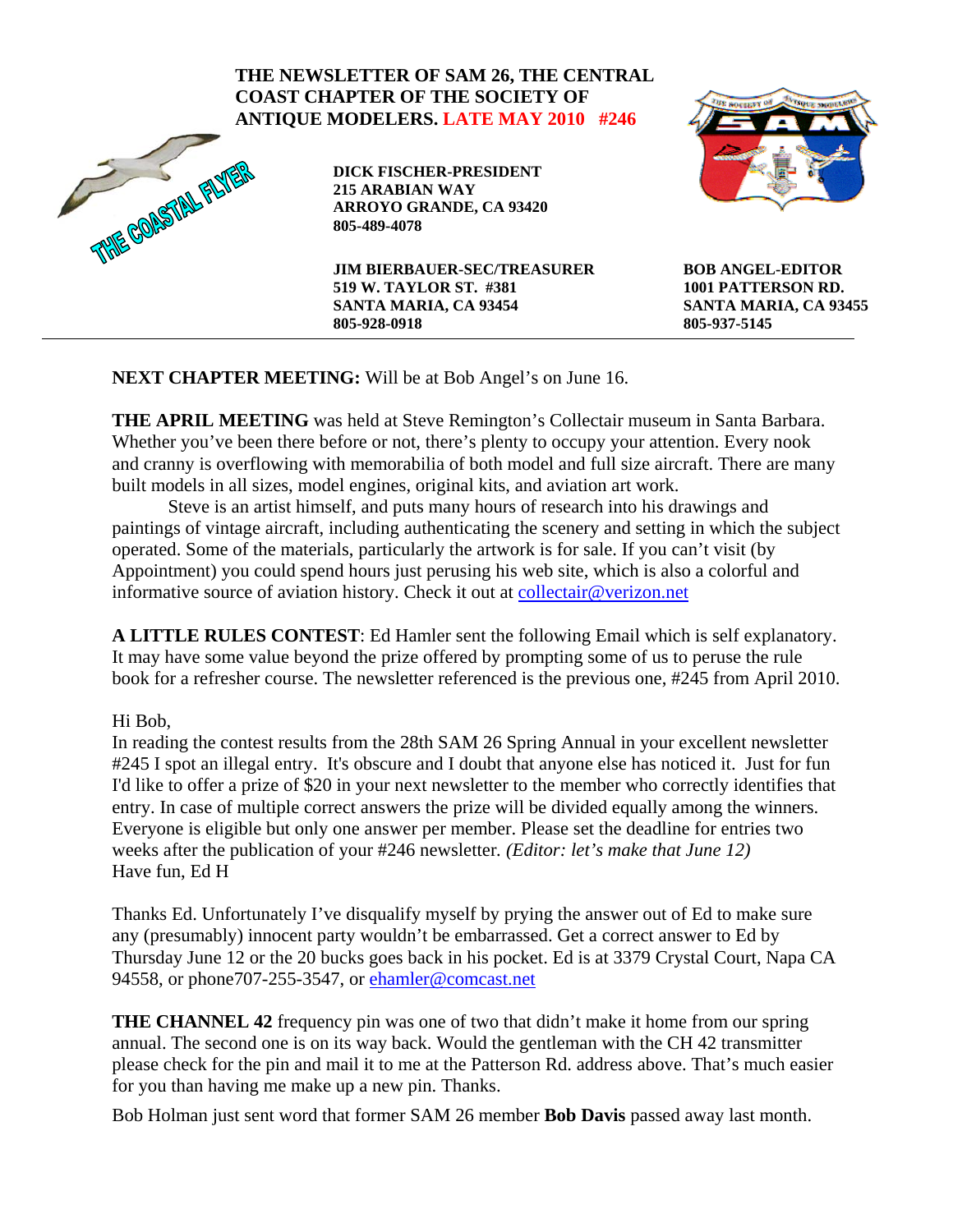**NEW HI-TEC RADIO.** Steve Hulse has been following the release of a new radio for some time. He finally obtained one and sends the enthusiastic endorsement below:

I have had my **Hitec Aurora 9** for about a month. It came with a 9 ch receiver. I have been waiting for two 7 ch receivers and resisting using the 9 in my electric glider but finally gave up and put it in. I wanted to tell you about the programming because I know how much you hate computer radios. This is the answer to your computer radio dreams and nightmares.

When you turn it on, the screen shows two soft keys: one for the plane and one for the radio. You touch the one for the radio (a wrench) and it asks you if you want to program in a new model. Hit "New". Q: Airplane, glider or heli? Ans: Airplane. Q:1 ail servo, 2 ail servo's, 2 and flaps etc. and it keeps up this question and answer routine until you are done with the radio programming. Here's the big deal though: When you select "airplane", it eliminates all programming to do with glider and heli. When you select, say "One aileron servo with no flaps", it eliminates all programming dealing with flaps. This continues through the whole programming phase.

When you're done, the screen will have tabs on it like file folders. Only tabs with things pertaining to your current plane are available or to say it better, all the junk like swash plates and spoilers, flaps, retracts etc, etc are gone. When you go back to the main menu and select the "plane" to what else, program the servo movements in the plane, it knows exactly how your plane is configured and offers only the things it needs. Instead of always being twelve steps behind my JR's, trying to decipher the horrible manual and cut through the heli crap and mixes I have no idea what to do with, this radio (I ain't kidding you one bit here) was anticipating my next moves all the way through.

I tried to make it harder by programming spoilers and flaps on a selected 3-way switch with down (spoilers) and up (flaps) elevator mixed in. I was trying to make it hard and started looking through the book on how to do it. It was like I was back in a bad JR dream. Page forward, page back…. How do I get the elevator to mix with them? I finally end-up back on the "Flap Control" page where I was in the first place, looked at the bottom left and low and behold, there is a soft key that says "Elevator Mix". Turns out it was so easy my JR frame of mind just wouldn't allow me to accept it. I push the soft key and badda boom badda bing, an elevator mix control page with a nice graph pops-up.

A few minutes later I'm feelin' like the God of R/C. In all, I spent about 30 minutes programming. Funny, when I first got the radio and quit drooling on the transmitter, I got the manual out. A page or two in it says "You probably don't need this manual and we don't blame you if you don't ever read it but you should read it at least once" or something to that effect. I thought HA, they never met a caveman like me. They weren't kidding. It is the most amazing piece of R/C equipment I have ever imagined much less owned. You need to check them out. Steve



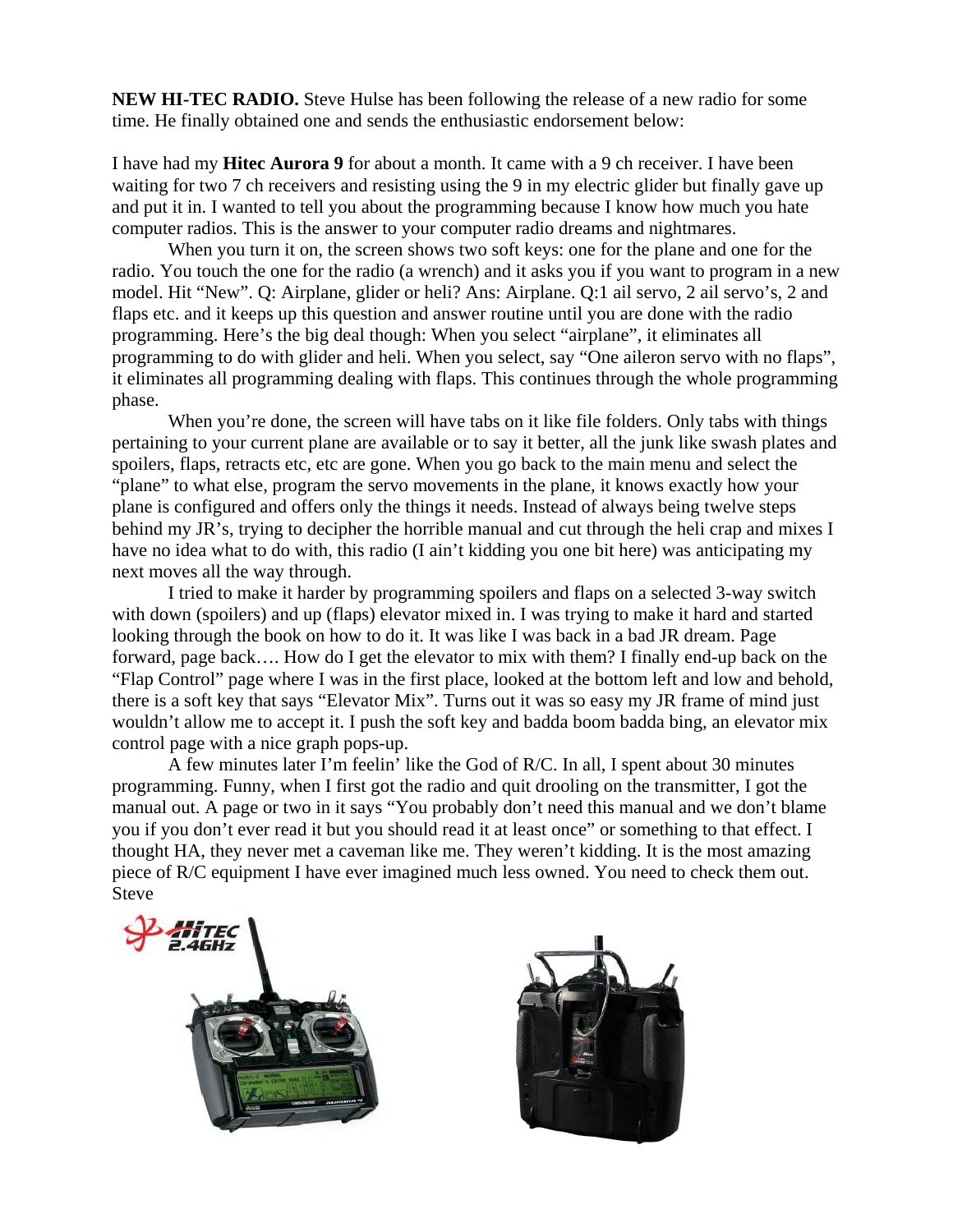**WILL I BUY ONE?** *(ED. Note)* Like most of us, I'm already up to my ears in radios. But also, I looked up the Hitec Aurora 9 sets in the Tower catalog and see the prices starting at \$430 up to \$530. Does that answer the question? But there's another drawback. If the programming is as easy as Steve says, I wouldn't be able to grumble as much about stinkin' computers. Actually there's some price relief with those radios if you're equipping multiple ships with new receivers. Almost every brand (including the Hitec) sells extra 2.4GHz RX's for about half of Futaba's price of around \$100 a pop for the mid-level RX's we generally use. Meanwhile, Futaba has been selling so many of those new R617FS receivers that they're unlikely to drop their price anytime soon. They have come up with a cheaper 2.4MHz "sport" receiver, but they took away one of the dual antennas to make sure it didn't compete with the 617 model.

**IGNITION PROBLEM SOLVED!** One of life's great adventures has to be operating spark ignition engines. There's always some unique glitch popping up which may or may not get solved during one's lifetime. It once took me two years to find an ignition problem in a B class ship. That was mostly because I gave up, flew it with a glow engine for the two years, but finally came back with more resolve. It turned out to be a hidden wire connection to a micro-switch. Since I couldn't see the connection, I'd relied on a continuity test with an ohmmeter. That test indicated it was switching ok and had continuity. What was hidden was that the multi strand wire had broken down from vibration to a single small strand attached to the switch. That wisp of wire was able to handle the small current for the ohmmeter, but not enough to pass the heavier current needed by the coil to run the engine.

**BUT THE CURRENT ADVENTURE** concerns an O&R 60, which started biting me most severely while hand propping. It wasn't backfiring, it was "front" firing. That is; firing very early with the prop coming on around at high speed and returning me one severe whack for every flip I gave it. I do wear a leather glove when hand propping, but it wasn't enough. Dick Fischer forwards a quote that's appropriate here: "Propellers are notorious for inflicting serious bodily harm while vigorously defending their space" George Aldrich.

Retarding the spark didn't help, and actually seemed to add to the engine's enthusiasm about whopping my poor finger even harder. Even retarded to about top dead center, as verified by a timing light, it was doing its thing on my fingernail. It seemed unlikely that the timer could be the problem. Something seemed to be disconnecting early, setting off the spark early. So I began looking for a loose connection or other glitch in the wiring or ignition components. This went on sporadically for a couple of weeks, but it was a wild goose chase.

 Putting an O&R timer back together and adjusting the gap is a tedious little job, so I'd ignored that teardown as long as possible. Besides, the symptoms didn't seem to lead to the timer anyway. Wrong! When I finally pulled the timer, I found the problem. Whoever the Neanderthal was that owned the engine before me had used an electric starter on the poor thing, repeating the crime often. I had hand started it for some time before the problem began. It had taken awhile for the delicate little timer parts to wear in just so and create the problem.

 The back side of an O&R steel drive washer has a flat that's smaller in diameter than the case front. Starter usage had ground slop into the case front, allowing the crankshaft to back up into the case when hand propped. The front shoulder on the crank's timer cam cutout was backing up against the moving point and kicking the points open early.

Detecting the problem is 95% of the solution. I lucked out by finding a couple of .010" steel shims with just the right diameter in my collection of miscellaneous junk. I epoxied the shims to the rear of the drive washer so they'd be properly centered to slip over the crank splines without dropping into the groove behind them. Next week at the field the engine hand started on the second flip. For any of you guys using starters on O&R engines I'd advise you to stop. If not, you should at least install a proper shim behind the drive washer.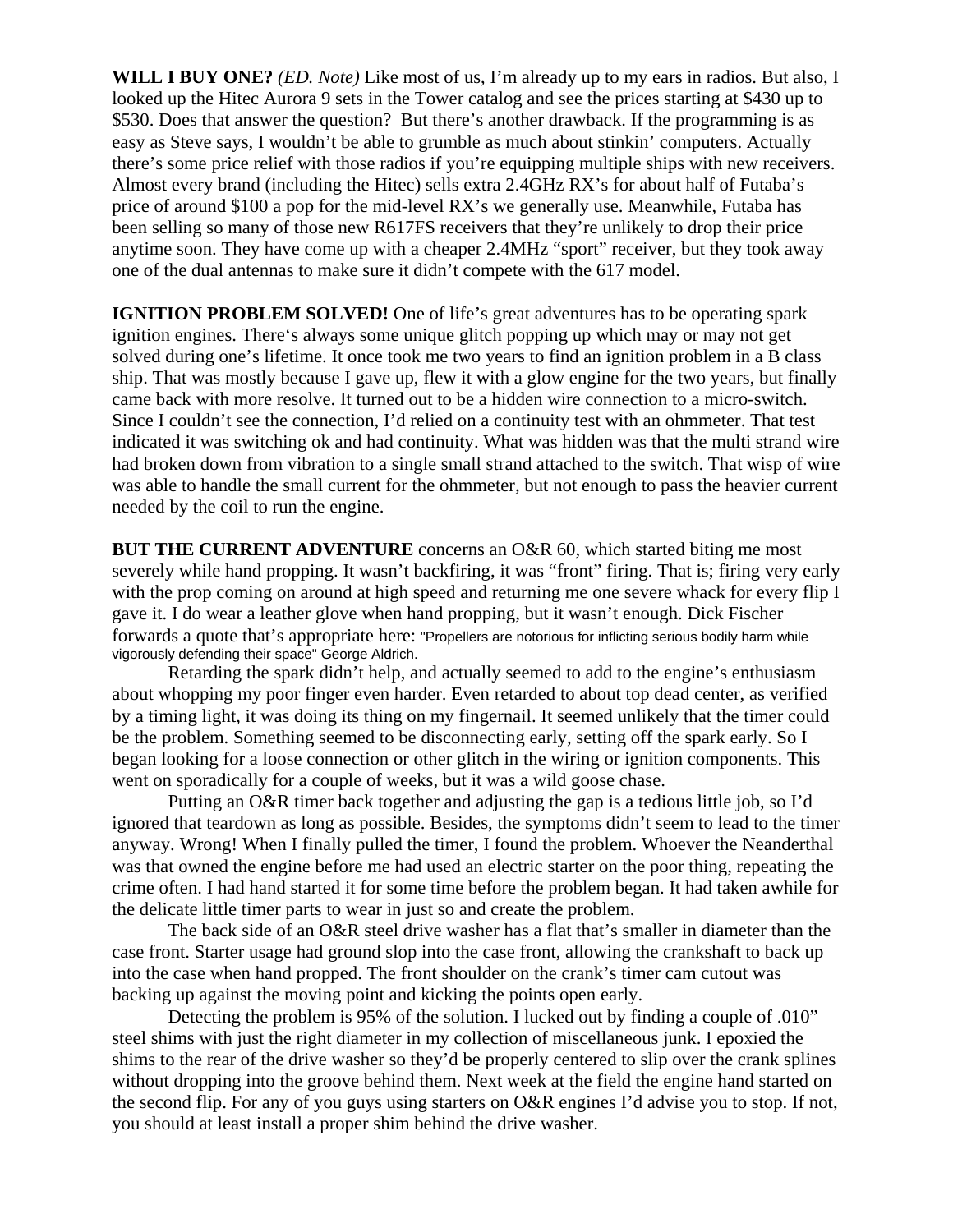

**SMALL DIESEL**! Wait, take a closer look. That's a 60 size glow engine with the small diesel almost swallowed up in the carburetor.

Sorry, but I don't know the name of the diesel, the bigger glow engine, or the source of the picture. But I'd bet it came from Sweden or some other European country. Such is the way of the internet.



Ted Patrolia and son Mark prepare Ted's "Boynton", powered by a McCoy 60. This is a beautiful rare bird and would certainly qualify for the "Miss Seldom Seen Award". Design is from the Nostalgia era (post WW-2). Fuselage is a balsa planked monocoque construction.

Charlie Reich supplied the Boynton photo.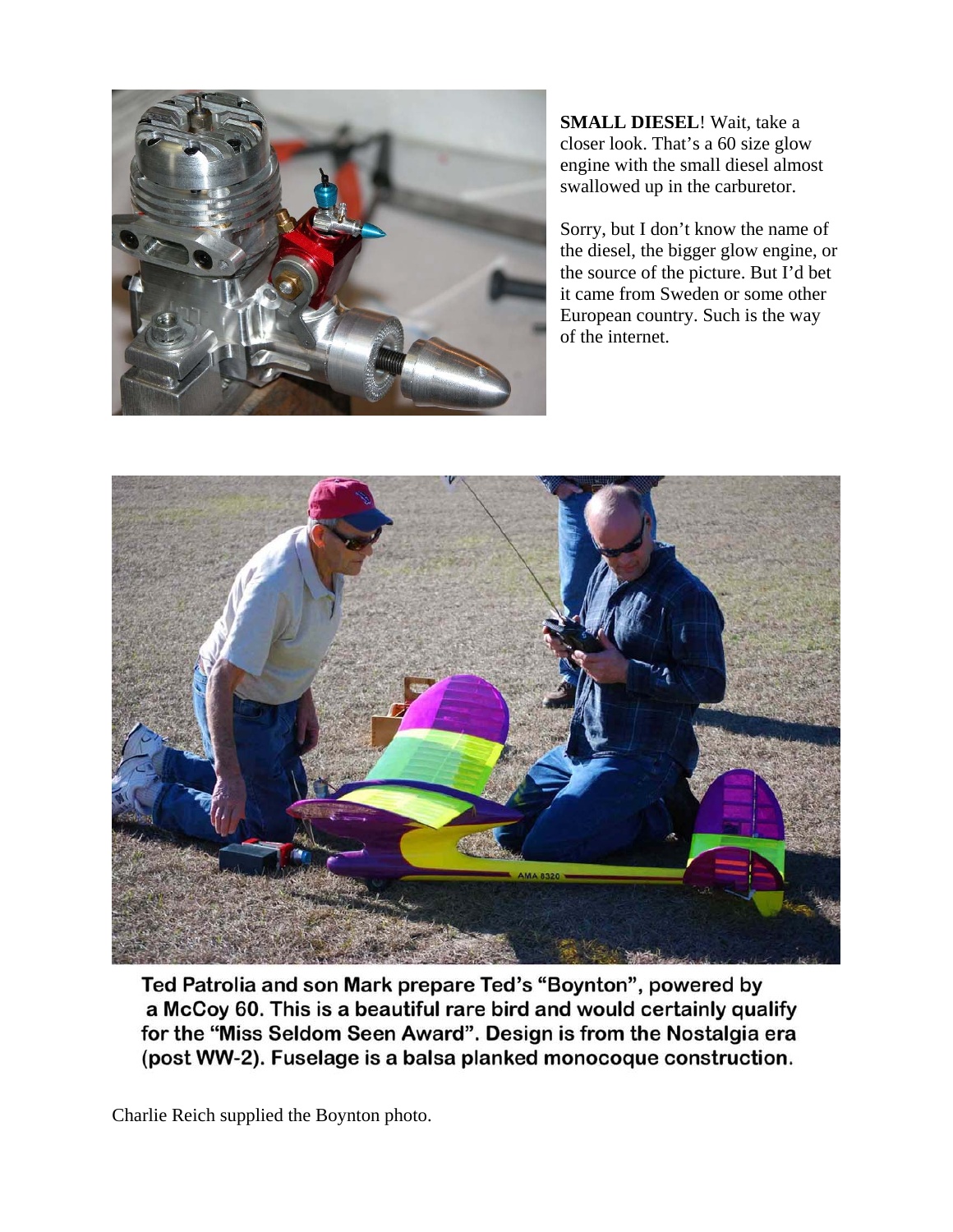**BROWN JR. TUNEUP:** Recently SAM member Bob Slater E mailed a series of questions beginning with a fuel question to the SAM talk general group. I answered it and then ended up with a series of personally addressed Email questions regarding setting up his new Brown Jr. E Bay acquisition. I see no reason to let all that typing go to waste, so here's an edited down version of some of his questions and my answers. Jim Hainen also answered some other of Bob's questions to help get him started in Brown Junior flying.

**Q:** I have a gallon of Aerodyne fuel marked 70/30 for Super Cyclone, red color. I think its alcohol based but can't tell for sure by smell. Does anyone know what it is or how to tell? **A:** I'm 95% sure it's alcohol based. The red indicates synthetic oil and 70/30 is usually a standard FAI alky/oil mix. Put a little in a suitable dish outside and light it on fire. Alky based will burn almost invisibly, even with oil added. Gasoline based will burn bright orange or red with some black smoke.

**Q:** It's alky based and burned like you said. Should I add castor to use it in a Brown? **A:** Probably not needed, as 30% is an oil rich mix.

**Q:** I received the Ebay Brown and the points don't quite close. Should I bend the moving point to adjust? What's a good gap?

**A:** Spring steel points break easily if bent. The Brown has a method of point adjustment that you can see better with the drive washer removed. Loosen the timer's clamp ring and you can rotate that eccentric insulator inside it, which will move the fixed point in and out for adjustment. Gap isn't critical on a Brown because the cam shape opens and closes the points so abruptly, that gap has little effect on dwell. And the Brown doesn't run fast enough that a long dwell is critical.

**Q:** Actually my Ebay buy was for two Browns, one for parts. How hard is it to remove a Brown cylinder? Thanks for your tips.

**A:** I take the cylinder off a Brown by just clamping two short lengths of 1/8" music wire into a strong vise. You space the wires just right to fit the holes in the head with only short stubs of wire sticking up. It makes the vise and music wire into a wrench. You can then turn the crankcase off the cylinder by hand.

**Q:** New problem. The prop drive washer on my Brown is absolutely smooth. It is hard to get it to grab a prop for tightening. How do I get it to do that - friction tape? Emory paper glued on to it? What? Thanks

**A:** Rough threads and friction are the main problem. Chase the threads on the crankshaft and the prop nut with 1/4-28 tap and die, which will relieve the friction and allow the prop to tighten more easily.

**Q:** It runs! Thank you for all your help. Know where I can get one of those exhaust manifolds for it? Mighty messy straight back...Many thanks again!!!

**A:** The skinny small diameter (Factory?) exhausts cut down RPM and run hotter according to my tachometer and infra red temperature taker. I made a couple extensions out of larger diameter but shorter K&S brass tubing, squashed slightly oval and held on with a garter spring around the cylinder. That was better. But I finally ended up with just the aluminum exhaust deflector shown in the Email attachment. *(ED: See photo on next Page.)* 

Apr 28, 2010 06:39:25 AM, Bob Slater wrote:

Bob and Jim, Thanks much for your help. As I said, I'm getting a real kick out of my Brown.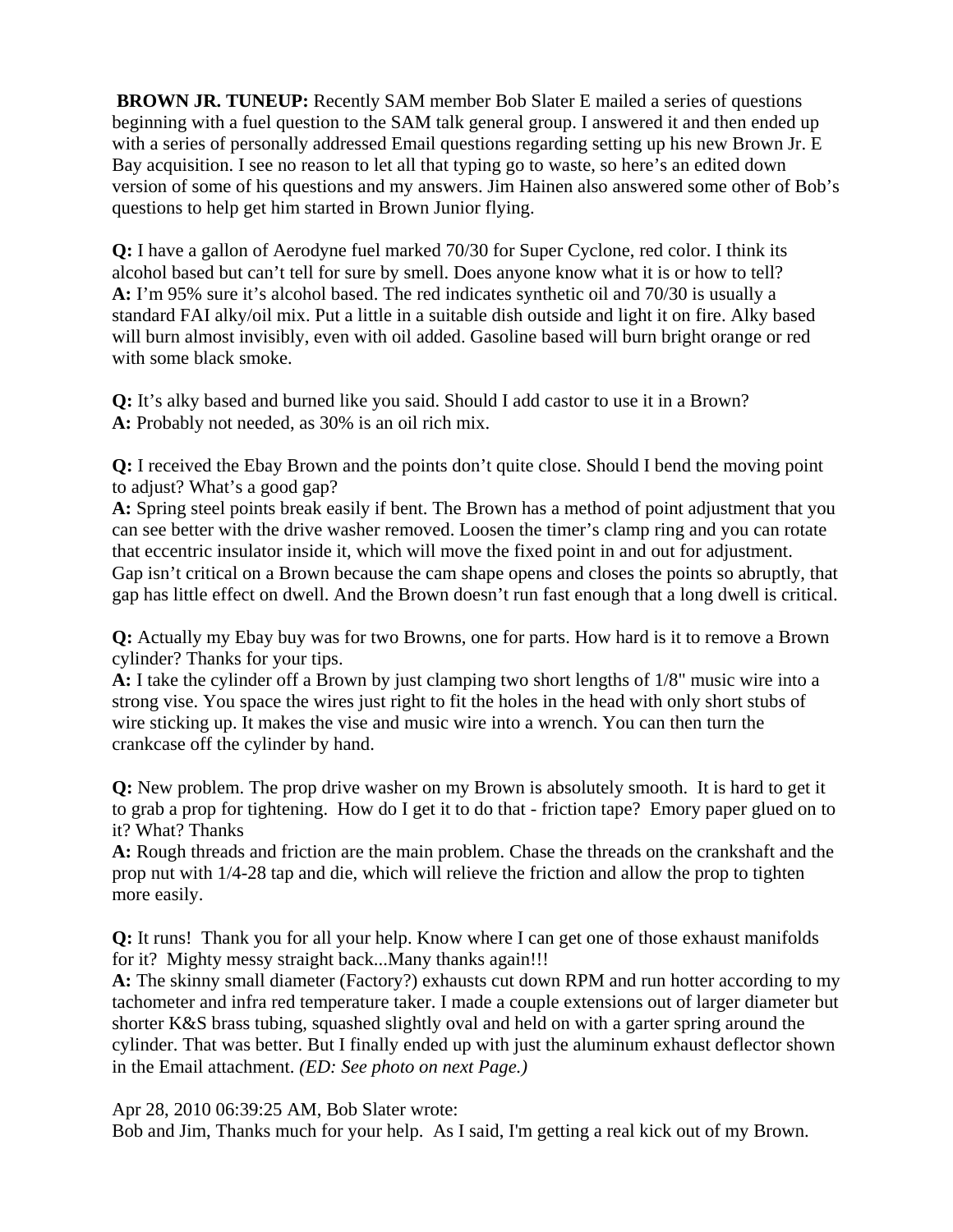

Here's that Brown junior exhaust deflector mentioned earlier. It doesn't restrict exhaust flow nor cause hot running as did those restrictive little clamp-on exhaust pipes. It's held on by the spraybar and has extended "legs" down around the intake tube to prevent rotation.



**THE PACIFIC ACE SPORTSTER** was featured at show and tell at a recent SAM 21 meeting. It should look really sharp when an appropriate finish and markings are applied. Bob English is the builder. That has to be Eut Tileston's living room, where he's run out of wall and shelf space for trophies.

The ship may look quite modern, but it's a 1939, or Antique design. Its' unscaled size is 60" span and 580 sq. in., which would allow up to a .25 cu .in. glow engine for class A or B. competition. But its best attribute is probably just what the name implies, a nice looking sport flier, which would be equally acceptable on either an OT or a "back and forth" flying field.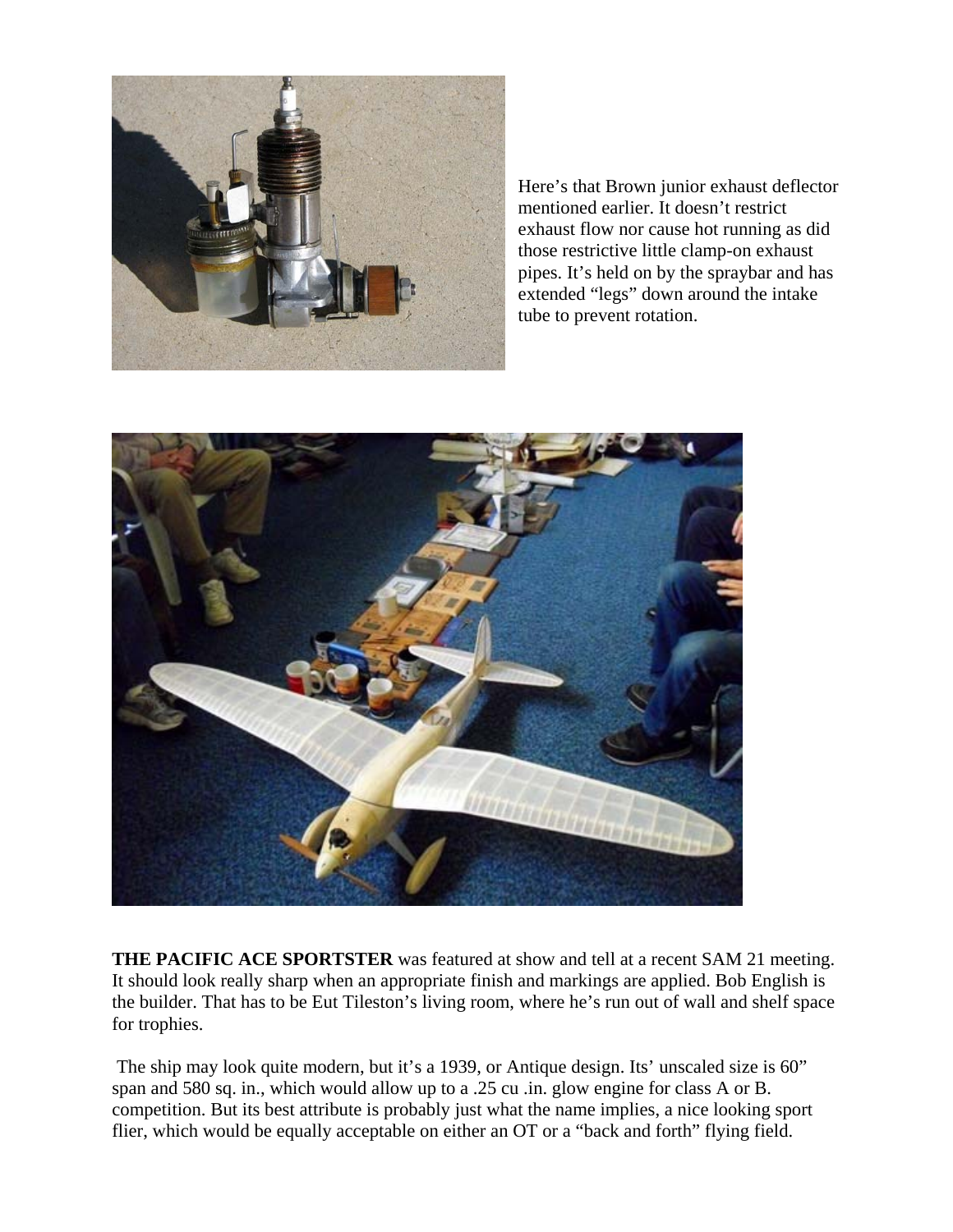

**The F3F flies!** Dick Fischer, accompanied by your Editor went to Vandenberg AFB on May 26, 2010 to fly his F3F. Dick completed the ship late last year. He just recently put it up for its' maiden flight at Palmdale, where there's a smooth runway with lots of room for error. The VAFB outing was its' second set of flights. After all the work he'd put in on the ship, he was naturally cautious during the inaugural flights. Those white strips on the empennage are taped-on added control surfaces for the purpose of insuring solid control for the maiden flights.

The engine is an Enya 50 four stroke, which has more than adequate power and makes noises more appropriate than would a two stroke. Dick put up four flights, and on the last two he progressively removed that extra stability he'd installed on the tail feathers. Part of his caution comes from memory of another F3F he saw which crashed on three initial flight attempts by another skilled pilot. The ship is quite stable and has a surprisingly good speed range.

The model strip at Vandenberg is a nice one, and was built by the Vandenberg Wingbusters club, which unfortunately has recently disbanded. But anyone with an AMA license and access to the base can still use the field after going through the appropriate "Hoops". The nicely paved large runway is hidden by the weeds behind Dick

We held the John Pond Commemorative OT/RC event here a couple of times, years before the paved runway was built. It worked out well, but on the third year we planned it, some instinct kicked in and we moved the location. Sure enough, the Marine Corp held a tactical exercise in the area, which was announced quite late, and which would have preempted us from flying there.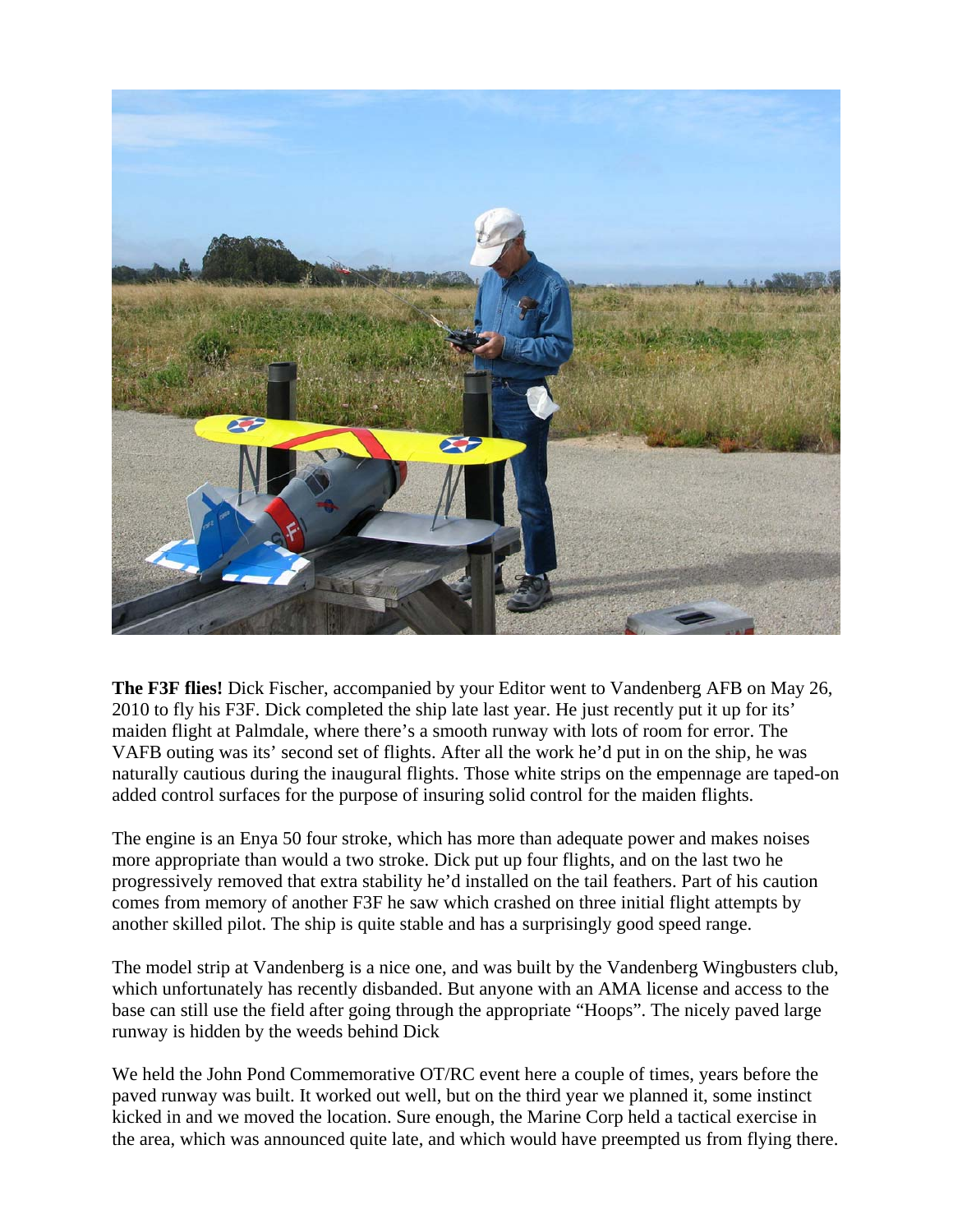**WHY DOES MY PLAYBOY TUCK UNDER?** I've flown a Playboy Junior in 1/2A Texaco for years. And for years it's had an odd type of pitch instability. If I don't watch it and put in elevator correction, it will start a shallow dive, then pick up speed and try to tuck under. I've often asked FF guys about this and never got a satisfactory answer. Most said they'd never observed the problem.

Then in the June '10 issue of Model Aviation, "If it flies" Columnist Dean Pappas gave an explanation. I won't try to repeat the whole thing, but here's my summary: With a fairly forward balance point a ship will usually respond to increased airspeed by nosing up a little. But with a more rearward balance point, such as for maximum gliding performance this airspeed sensitivity can reverse itself. As airspeed picks up, there is a tucking tendency that left unattended would result in a tuck under to an inverted position (assuming lateral stability).

Dean was talking mostly about flying wings, but also about short coupled ships and those with highly cambered airfoils. The playboy Jr. has a nice long tail moment, but with a fairly small stabilizer. It does have an under-cambered airfoil. It makes me wonder if the free flight guys use a more nose heavy balance point for stability. I always thought they balanced on the "teetering edge" for maximum glide.

Dean's explanation is a practical one, but I still don't understand the aerodynamic theory behind the tucking tendency. I've considered that maybe the Clark Y type airfoil on the stab might just become more effective at lifting as speed increased. That could increase the tails lifting ability, which would cause downward pitch. If anyone can add to this discussion, I'd like to publish it.



**THE RB SPECIAL** is a relatively rare engine, but not quite on the endangered species list. It's a 29 size which could probably hold its own against most anything but a McCoy 29. You don't see an intake in these two shots, because it's a sidewinder front rotary type with the intake on the right side, sort of like the Cannon engine. In fact I believe there was some relationship between those two engines.

Notice that simple rear mounted timer, tucked nicely away from the prop. One peculiarity I don't care for is that the drive washer has no positive connection to the crankshaft, apparently relying on just friction to drive the prop. I guess I couldn't quite believe that until I saw it spelled out in one of Charlie Bruce's articles.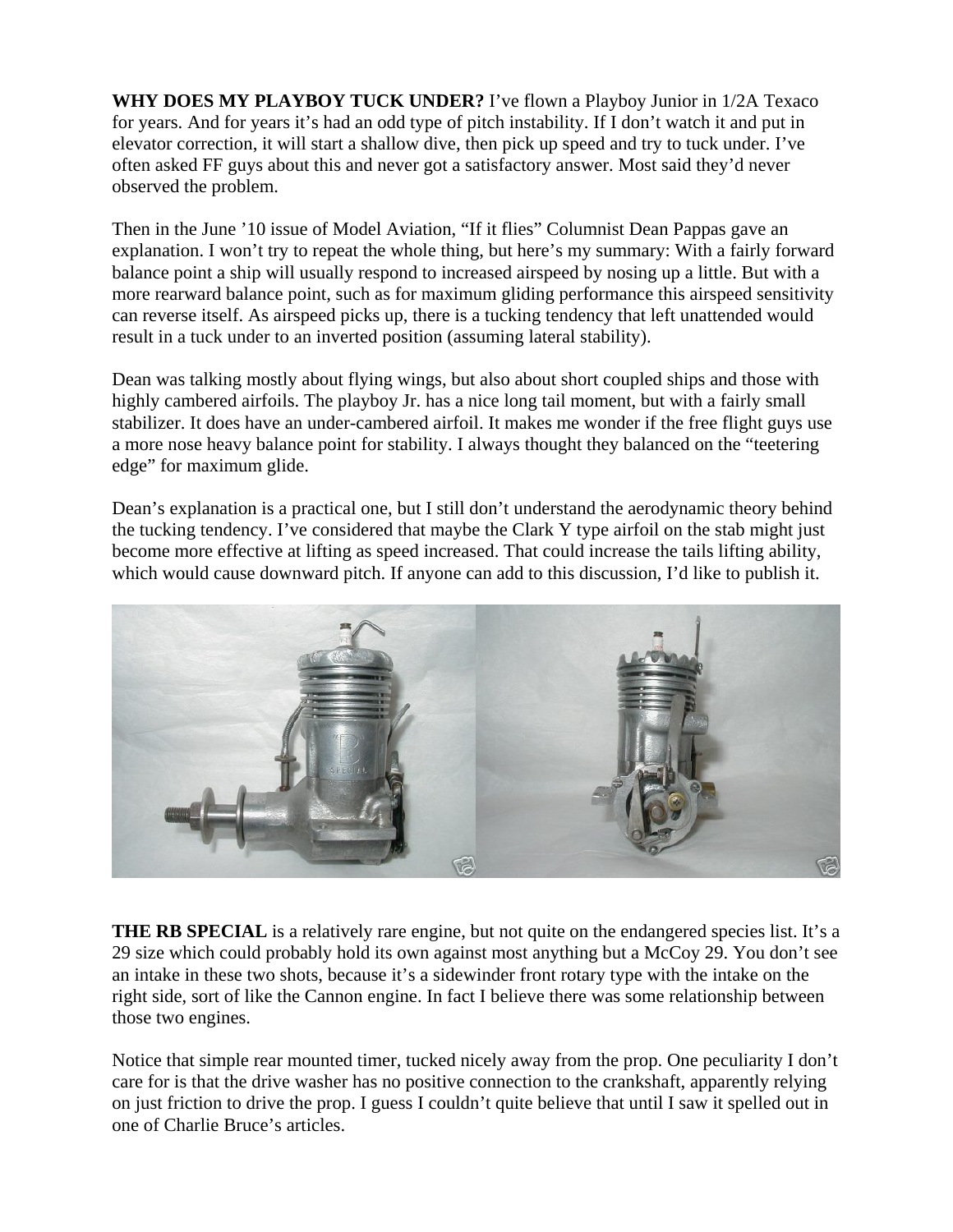**THE SCHMIDT RANCH CONTEST** (May 22&23) enjoyed a nice day Saturday according to a quick report and photo from Eut Tileston. Oddly enough on that same day, about 300 miles to the south we were blown out of our Saturday flying session by sustained 40 MPH winds. But the wind did slow the flying down at the ranch on Sunday.



Here's Eut's aerial view from his little photo plane. It looks like about an average turnout, just counting the vehicles tucked away here and there. The takeoff is normally from that nice mowed area toward the west (toward us) and into the prevailing wind. The flying and landing area is the many acres in the same direction, away from where the camera is pointed, and also the large field area to the right of the picture.

**MINIATURE SAM MODELS** are being promoted by SAM Secretary Tommy Gray. With the small light RC equipment available today, this has become a more practical possibility. Also to be considered is the fact that availability of flying fields keeps shrinking as population soaks up open space. Electric power would be especially useful, although .01 and .02 engines would work. Here's an excerpt from Tommy's web site, which is being set up at SmallOldTimers.com.

- Wingspans no larger than 24" Monoplane 18" biplane
- 2.4 gHz radio gear (because of multi-plane mass launch events, etc.) for R/C versions
- Must use original materials and construction techniques (Balsa, no foam, etc)
- Modern adhesives and coverings allowed but vintage coverings preferred
- Planes must maintain the outlines and proportions of the original design
- Both RC, Rubber Powered, and Gliders are O.K. as long as they follow the above criteria
- "SmallOldTimers" legal designs are for both Indoor and Outdoor venues